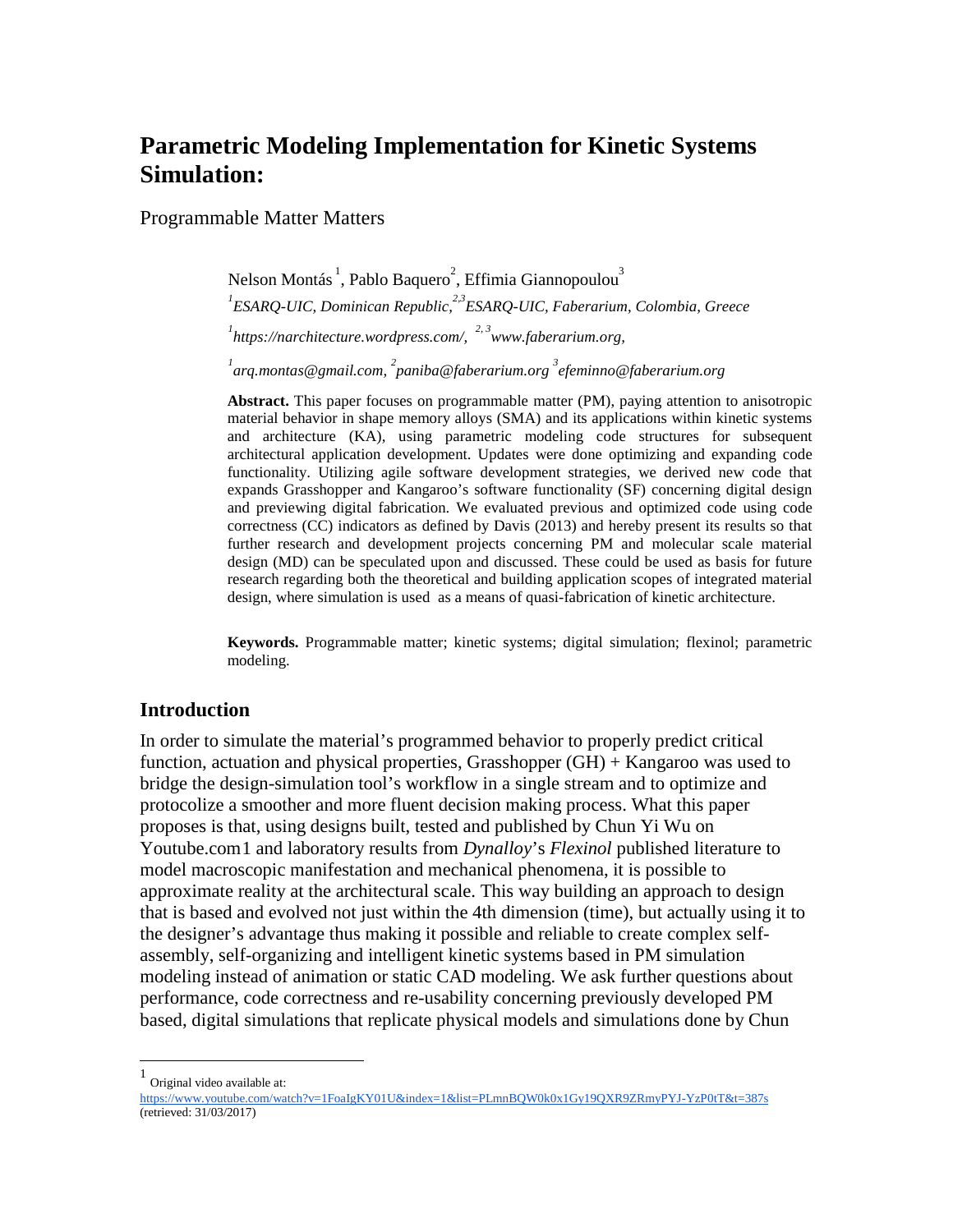Yi Wu in which we used macroscopic mechanical data (of Flexinol) from Dynalloy [1], an industry SMM manufacturer.

# **Material Design**

During the past ten (10) years, attempts to program not only software and machines, but matter itself, have defined the convergence of material science and the design disciplines, henceforth outlining a boundary-less, transdisciplinary continuum that suggests that, in the future, we might be able to design architectural structures emerging from molecular  $(10^{-6})$  toward building-size scales  $(10^2)$ , hence outlining what we consider to be material design (MD). MD is, within material science, the process of configuration, reconfiguration or modification, through programming or other methods like physical form finding, of any material to meet a certain set of criteria ranging from macroscopic manifestation to emergent behavior properties (Montás, 2015, 290). In this manner, it is close to what programmable matter is defined as "the science, engineering, and design of physical matter that has the ability to change form and/or function (shape, density, moduli, conductivity, color, etc.) in an intentional, programmable fashion." (Thomas, Tibbits, Banning, 2014, 3)

As Casey Reas (2006) has established, "Emergence refers to the generation of structures that are not directly defined or controlled. Instead of overtly determining the entire structure, I write simple programs that define the interactions between elements. Structure emerges from discrete movements of each element as it modifies itself in relation to its environment."

Following this principle, we wrote simple programs to define *Flexinol* behavior under different temperatures and to various geometric definitions. The emerging structure depends of the initial geometry and force arrangement, but the subroutines used stayed the same with, in principle, little changes made to adapt them to different situations and were therefore reusable.

# **Agile Software Development Applied to Parametric Modeling**

In February 2001, a group of concerned software development professionals and representatives from different programming "schools of thought" who were all sympathetic to the need for an alternative to documentation driven, heavyweight software development processes held a gathering to see how to overcome the "rigidity" and low efficiency of what is commonly known in programming as the waterfall method, which was considered hindering by this group of software developers due to its overly rigid planning stages, bureaucratic structure and front-loading data modeling (Beck et al., 2001, 1).

Out of this reunion came out what is now known as the "Manifesto for Agile Software Development", convened and signed by Kent Beck and eighteen (18) other software engineers and developers. This manifesto predicated four (4) main tenets that countered what at the time was the hegemonic approach to the practice of software architecture and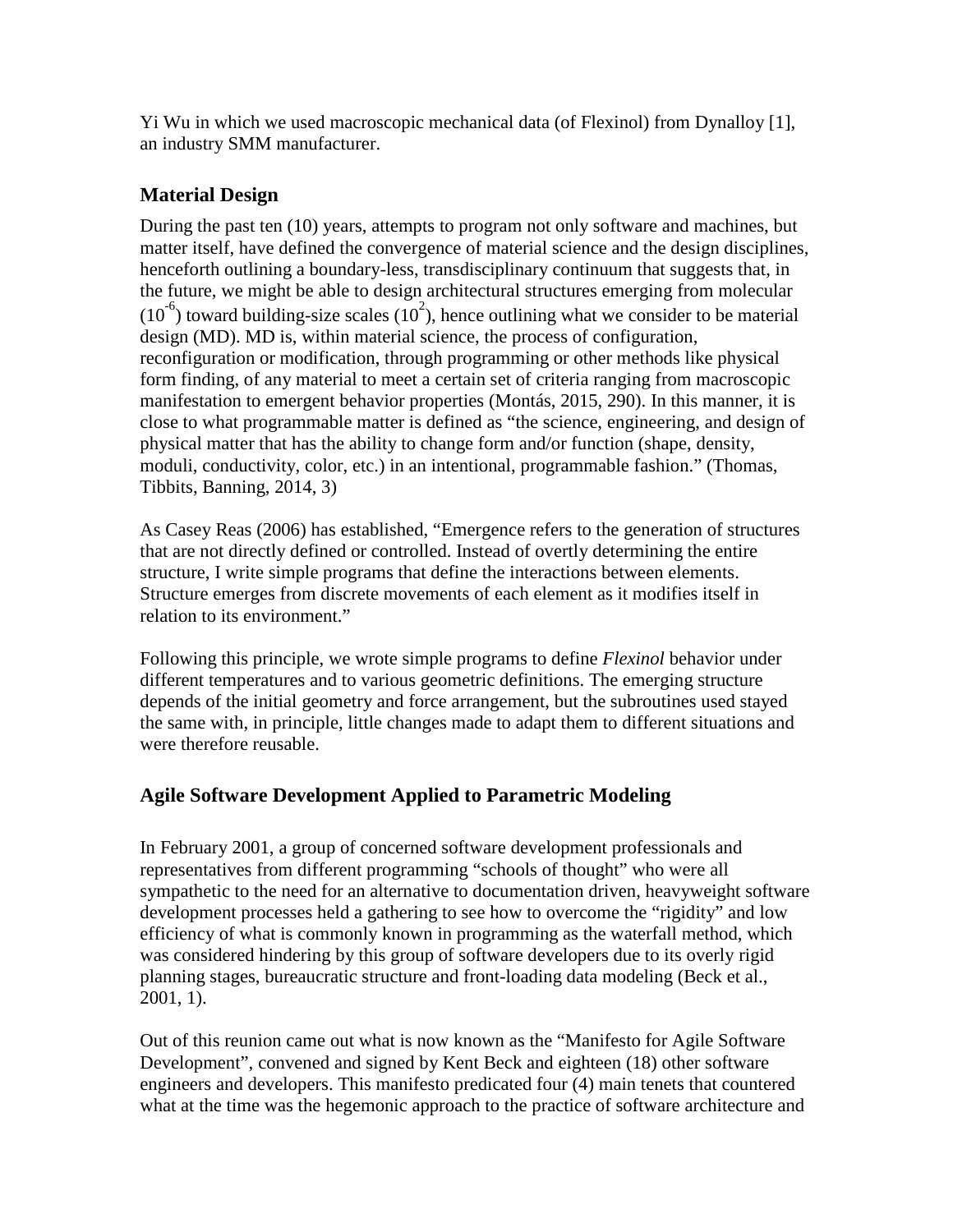engineering.From these core canons, twelve (12) working principles were drawn, out of which two (2) in particular directly address and define our team's developing method:

"...7) Working software is the primary measure of progress.

12) At regular intervals, the team reflects on how to become more effective, then tunes and adjusts its behavior accordingly." (Beck et al., 2001)

These tenets played a pivotal role in the programming community's shift in the early 2000's towards the advent of better built, more flexible, changeable and interchangeable code, applications and so forth as Davis has noted (2013).

Following these guidelines and for this paper we built software tools that can help designers with little knowledge about SMA or programmable matter to approximate material behavior and design principles. Henceforth, technical data informed the employed methods and workflow selection.

## **Methodology to Design a Workflow Framework**

Following Daniel Davis, we argue that using visual programming to bypass what is commonly known as the edit-compile-run loop (Davis, 2013, 159) is a relatively efficient way for visualizing algorithms working on demand and applying them to specific circumstances thus circumventing the aforementioned loop and hereby bypassing time consuming processes that hinder intuitive design decisions that mostly happen on the fly (Montás, 2016, 381), which is consistent with Schön's reflective practice and also shares a similar pattern of iterative prototyping as well present in agile development (Davis, 2013, 66).

Applying this code writing and analysis method has also shown to be instrumental in changing the stages of Raviv et al's approach to programmable matter described as a design-fabrication-simulation workflow in their paper "Active Printed Materials for Complex Self-Evolving Deformations" in Nature magazine (2015, 1), whose order we aim to alter into becoming a design-simulation-fabrication workflow (Montás, 2016, 378), which is shown here:

## **Combining Imperative + Declarative Methods for Parametric Modeling**

Programming languages normally available to architects are usually classified in two (2) main paradigms: imperative and declarative programming (Davis, 2013, 62) (see figure 1), each with their own pros and cons, depending on a particular programmer's taste and skills in order to be selected for use.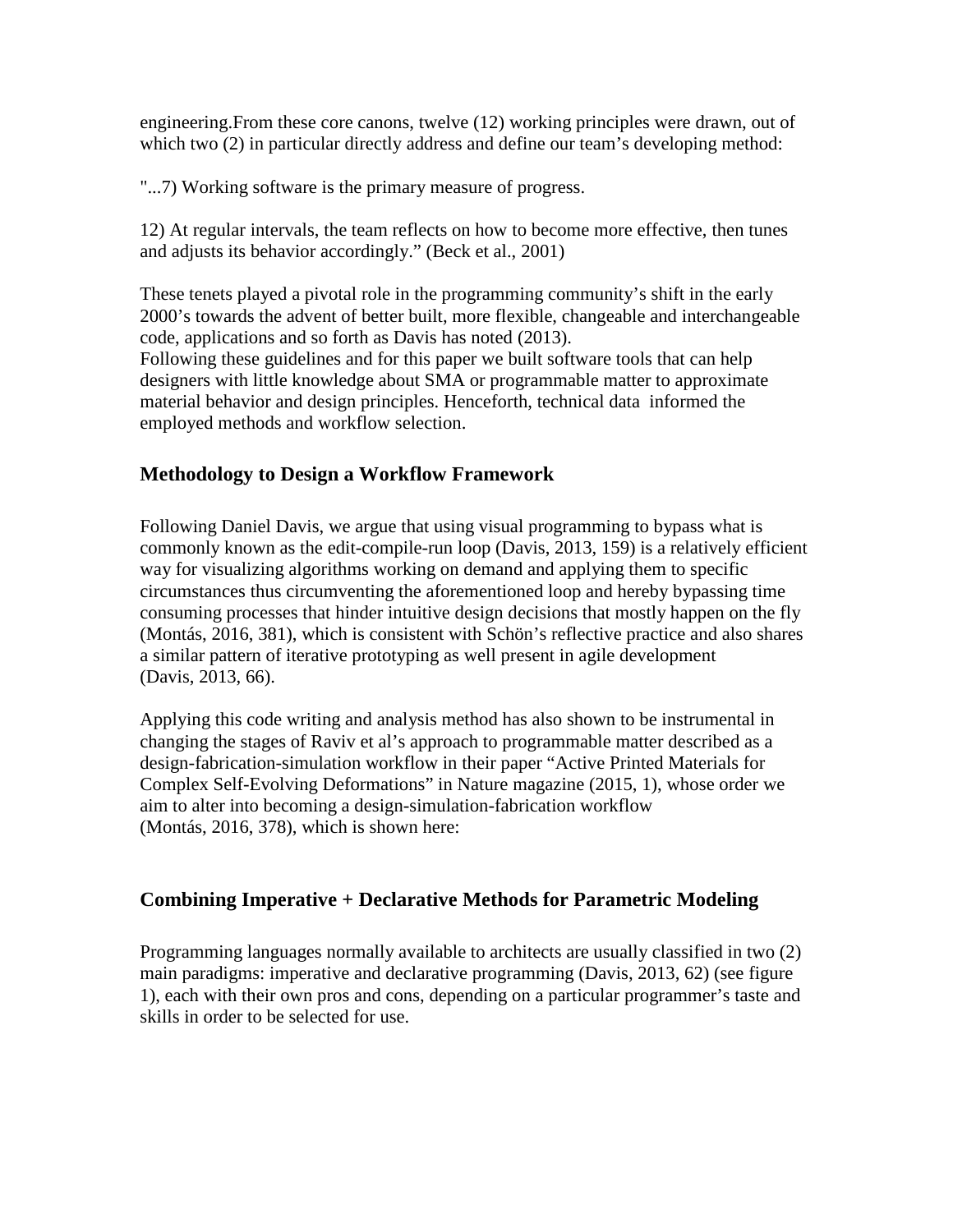

*Figure 1 Davis, Daniel (2013, 62), Programming languages architects use categorized by Appleby and VandeKopple's (1997, xiv) taxonomy of programming languages.*

Whereas declarative, visual code languages are excellent at bypassing the edit-compilerun loop which helps when you are consumed in intuitive design tasks and modeling, however, in other scenarios and situations, imperative programming has several advantages when compared to the declarative paradigm. One of these is that it supports structured code more elegantly than declarative, thus being more useful for automated tasks and repetitive event handling, hence event driven programming. It can be implemented to realize accurate yet time consuming or "boring" tasks, letting the designer worry about more metaphysical aspects (Montás, 2016). Combining object oriented (OOP) and visual programming paradigms, exploiting Grasshopper's ability to embed python code in it's visual code, we proceeded to write a Python script in the Grasshopper interface that lets you write automated object oriented programming (OOP) chunks and integrate them into a GH definition as components that have inputs and outputs. Imperative programming is used, in this context, to automate the material's macroscopic, mechanical behavior like rigidity, rest length, stiffness, stress and, in this particular case, Flexinol's heating and cooling resultant pull-forces, proportional to its diameter in the C.G.S. measurement system (grams). These characteristics inherent in the material, although they can be modeled using data-flow (declarative paradigm), hold better and are more reusable if implemented in a component that reproduces the material's laboratory tested mechanical data.

### **Expanding GH and Kangaroo's Software Functionality: Pull Force Calculation Subroutine**

As a part of these experimental cases, we proceeded to reverse engineer, formalize and program a scalar formula that integrates proportions between the material's diameter and pull force, in accordance with the Dynalloy Technical Data Table [1], and hereby outputs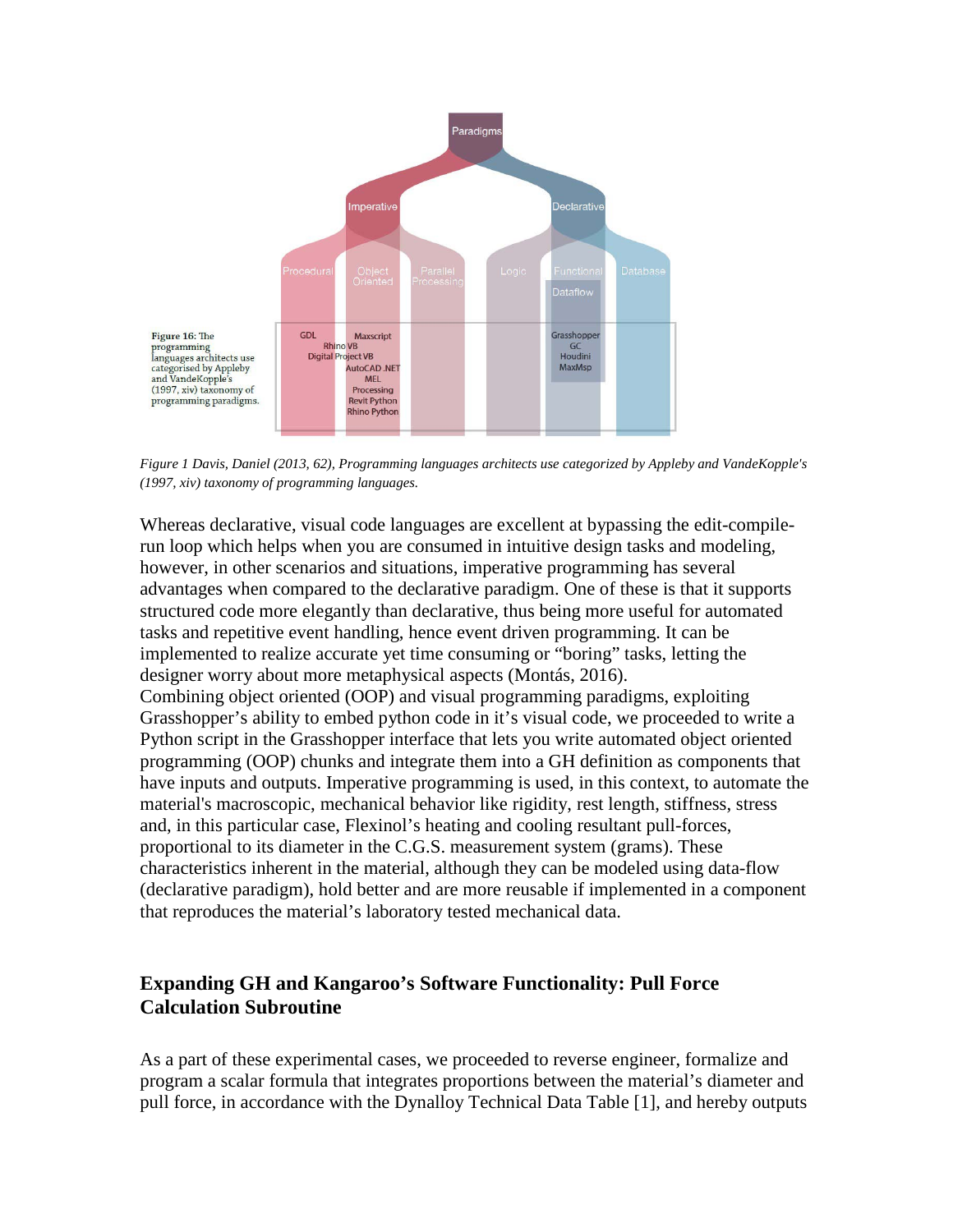a scalar resultant ready to be given vector format. This was realized by writing a subroutine in Grasshopper's Python editor and using the Unit Vector components to turn the values into proper vector form, therefore expanding GH's SF by producing a priorly non-existent component called *SMM NiTi Flexinol Mecca*. The general formula was implemented using the following simplified form:

 $(2(ax2)) * c = F(x) (1)$  {Equation}

Where "a" is the nominal term, "x" is equal to the wire's diameter, "c" is a constant equal to 100 and "F(x)" equals the resultant pull force. Setting the "a" term to 71 gives the pull force for heating actuation and setting it to 29 gives the cooling actuation pull force, is shown below for heating:

 $(2(71x2)) * 100 = F(x) (1)$  {Equation}

And cooling:

 $(2(29x2)) * 100 = F(x) (1)$  {Equation}

The simplified equation can also be expressed in algebraic form as follows:

 $(ax2 + ax2) * c = F(x) (2) {Equation}$ 

For heating:

 $(71x2 + 71x2) * 100 = F(x) (2)$  {Equation}

And cooling:

 $\overline{a}$ 

 $(29x2 + 29x2) * 100 = F(x) (2)$  {Equation}

This function allowed us to make an approximate, but correct simulation to an error margin within 0.25% for small diameters (0.028mm) and 3.60% for bigger ones (0.51mm) when compared to mechanical macroscopic data observed in laboratory experiments, published by Dynalloy. The results from this simple operation were then used to tell actives vectors points in any such given geometry how to behave realistically in reaction to the material's stiffness factor, which in the case of Ni-Ti alloys and Flexinol in particular, is of about 172 MPa while heating (deploying or shape A to B) and 70 MPa while cooling (retracting or shape B to A). A temperature conditional statement has been also added to control one way (shape A to B) and two wa[y2](#page-4-0) (shape A to B, then B to A) shape memory effect behavior that acts as a boolean to toggle between states at will, the temperature threshold were set to 90c° which is a Flexinol standard commercial wire's martensitic phase temperature (the other one is 70c°).

<span id="page-4-0"></span>*<sup>2</sup> The one way and two way memory effect are characteristics of certain SMA by which to, according to their chemical configuration or "recipe", undergo either a one way (going from shape A to B) or two way shape memory martensitic phase transitions (shape change), which equals going from shape A to B and back to A.*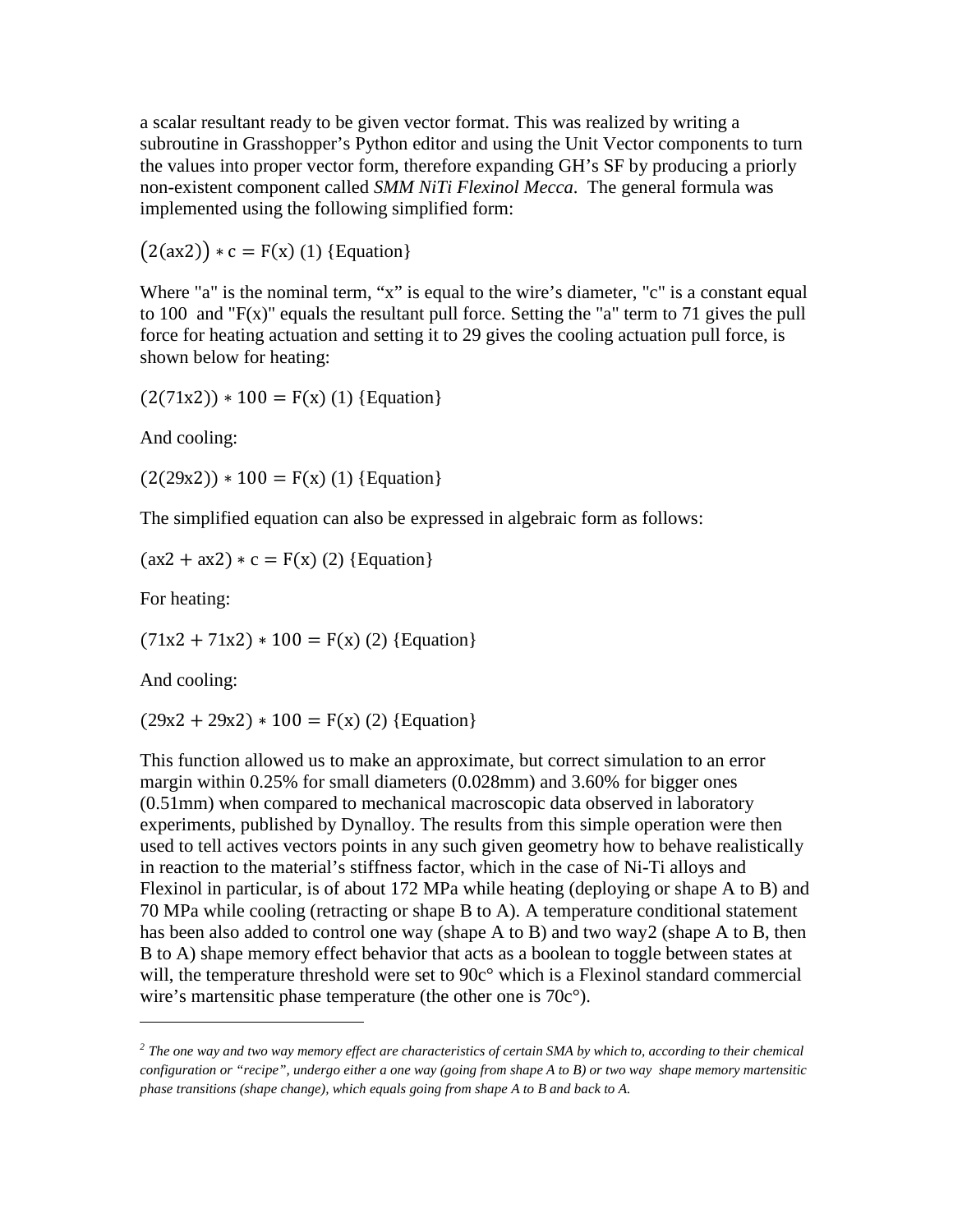

*Figure 2.Montás, Baquero, Giannopoulou. Mechanical data comparison between Dynalloy's laboratory tests and our team's Python implemented function. Diameters are shown in millimeters and forces in grams.*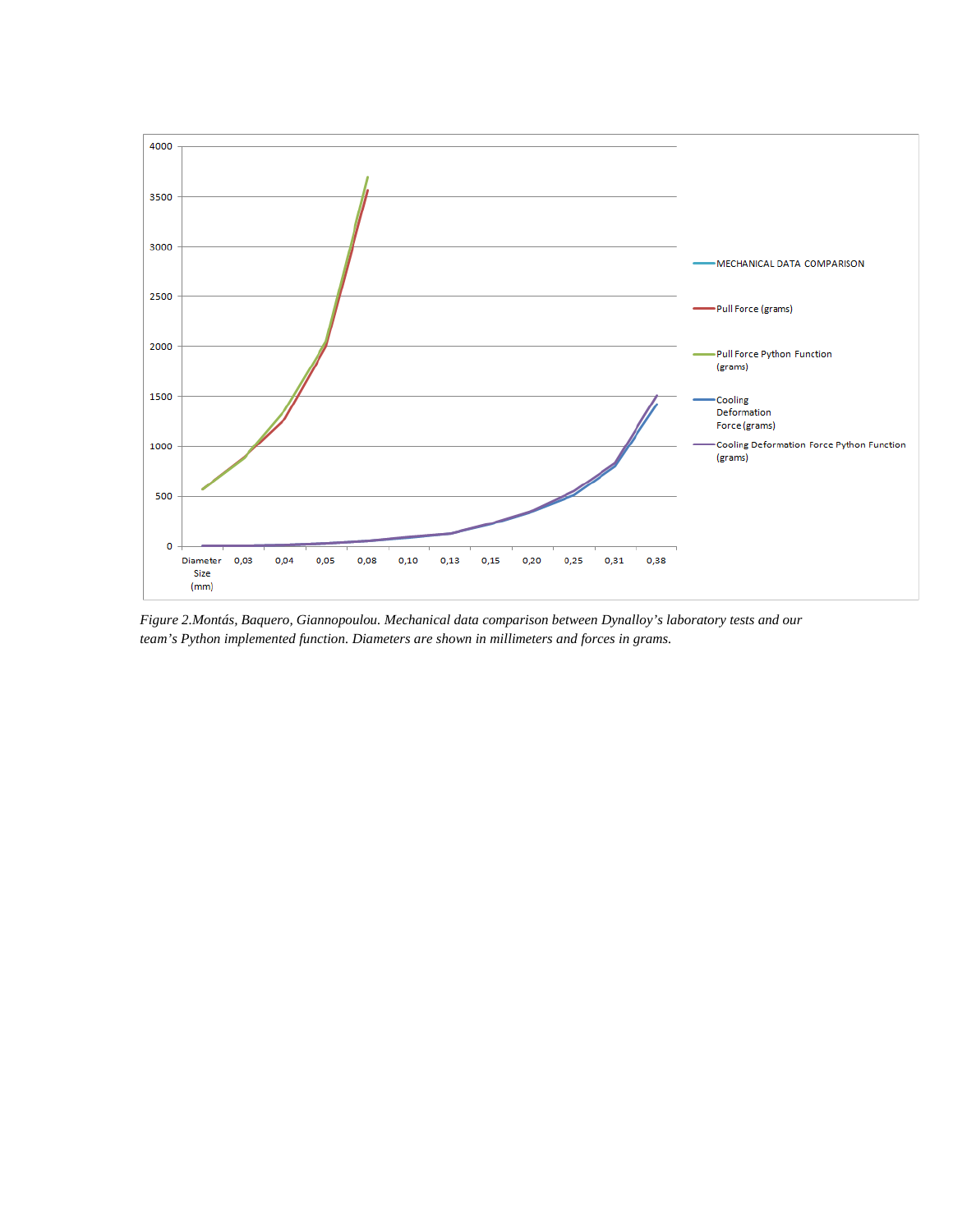| Diameter Size<br>(mm) | Pull Force (grams) | Pull Force Python<br>Function<br>(grams) | Cooling<br>Deformation<br>Force (grams) | <b>Cooling Deformation</b><br>Force Python Function<br>(grams) |
|-----------------------|--------------------|------------------------------------------|-----------------------------------------|----------------------------------------------------------------|
| 0.03                  | 8,90               | 8,88                                     | 3,60                                    | 3.63                                                           |
| 0.04                  | 20,00              | 20,50                                    | 8,00                                    | 8,38                                                           |
| 0.05                  | 36,00              | 35,50                                    | 14,00                                   | 14,50                                                          |
| 0.08                  | 80,00              | 82,02                                    | 32,00                                   | 33,50                                                          |
| 0.10                  | 143,00             | 142,00                                   | 57,00                                   | 58,00                                                          |
| 0.13                  | 223,00             | 239,98                                   | 89,00                                   | 98,02                                                          |
| 0.15                  | 321,00             | 319.5                                    | 128,00                                  | 130,50                                                         |
| 0.20                  | 570,00             | 568,00                                   | 228,00                                  | 232,00                                                         |
| 0.25                  | 891,00             | 887,50                                   | 356,00                                  | 362,50                                                         |
| 0.31                  | 1280,00            | 1364,62                                  | 512,00                                  | 557,38                                                         |
| 0.38                  | 2004,00            | 2050,48                                  | 802,00                                  | 837,52                                                         |
| 0.51                  | 3560,00            | 3693,42                                  | 1424,00                                 | 1508,58                                                        |

*Table 1.Montás, Baquero, Giannopoulou. Mechanical data comparison between Dynalloy's laboratory tests and our team's Python implemented function.*

# **Conceptual Model of the System**

To define a simplified representation of a system, approximations are introduced to reduce complexity, computational requirements and solution time. The model's time span is dynamic, so behaviour changes over time. The changes over time are represented as both discrete events and continuous ones.

The below case studies are experiments in order to obtain a better understanding of the system. The Kangaroo physics engine is used to visualize the emergence of possible geometrical configurations of SMA under specific temperature changes to arrive at complex self-assembly, self-organizing and intelligent kinetic systems based in PM simulation modeling.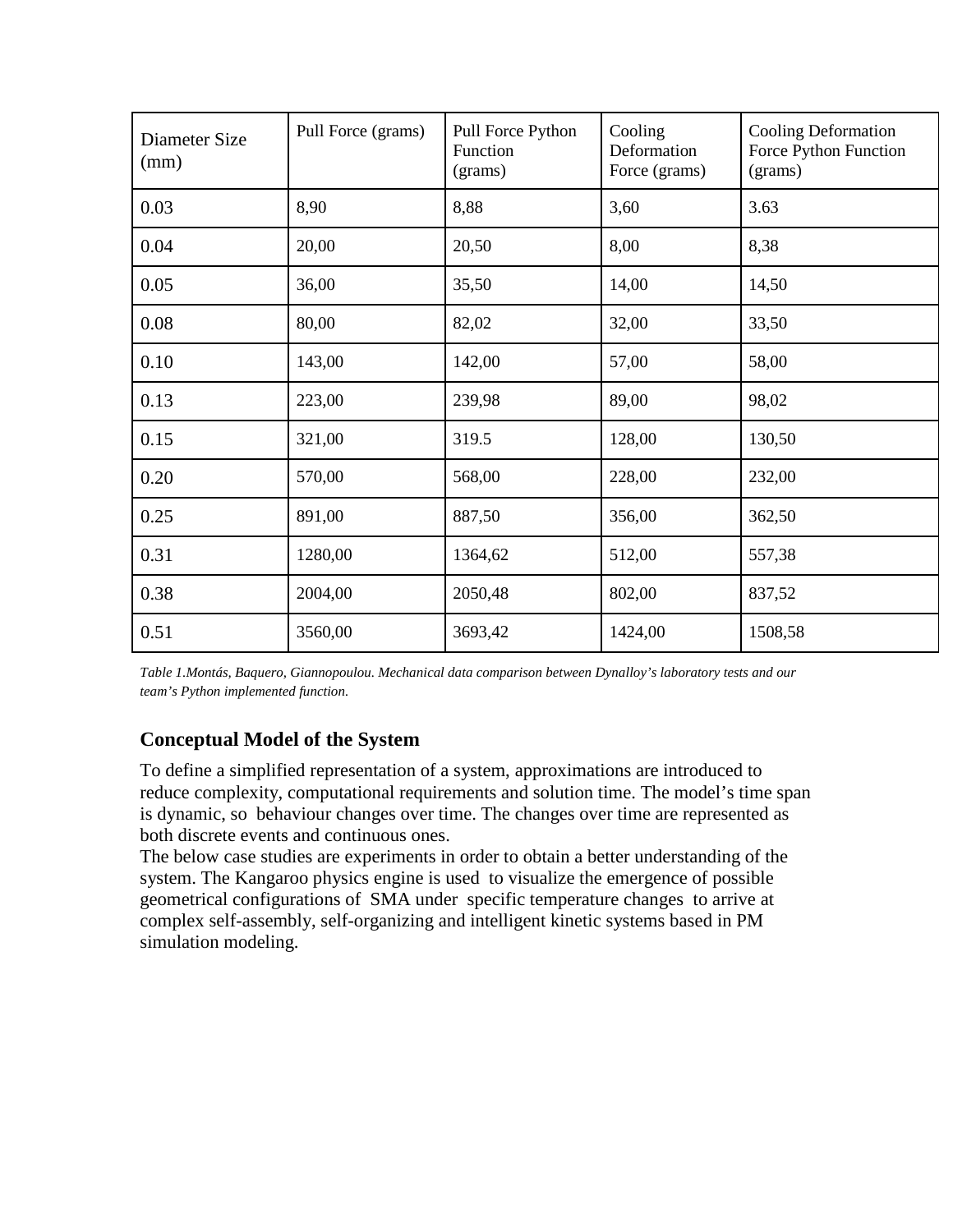#### **Case Studies**

In order to find a way to prove our OOP subroutine in realistic approximations to actual physical models using SMA, we selected two (2) designs built, tested and published by Chun Yi Wu on Youtube.com. These are the following: "hexagonal composition" and "membrane composition".

#### **Hexagonal Composition**

In order to do the simulation of the physical behaviour of the chosen geometrical configuration, we used Rhinoceros to set up the initial conditions of twelve (12) flat hexagons with their radial lines and put them as input lines and points for the GH definition. Using the Kangaroo physics engine, we applied the pull force calculation subroutine to the actuated lines while the rest kept their original length and rigidity unchanged, producing a dynamic tensegrity system. Changing the temperature we recorded the movement. At less than 90° the hexagons kept closed, at more than 90° they opened as seen in the stop motion sequence below. (See figure 3).

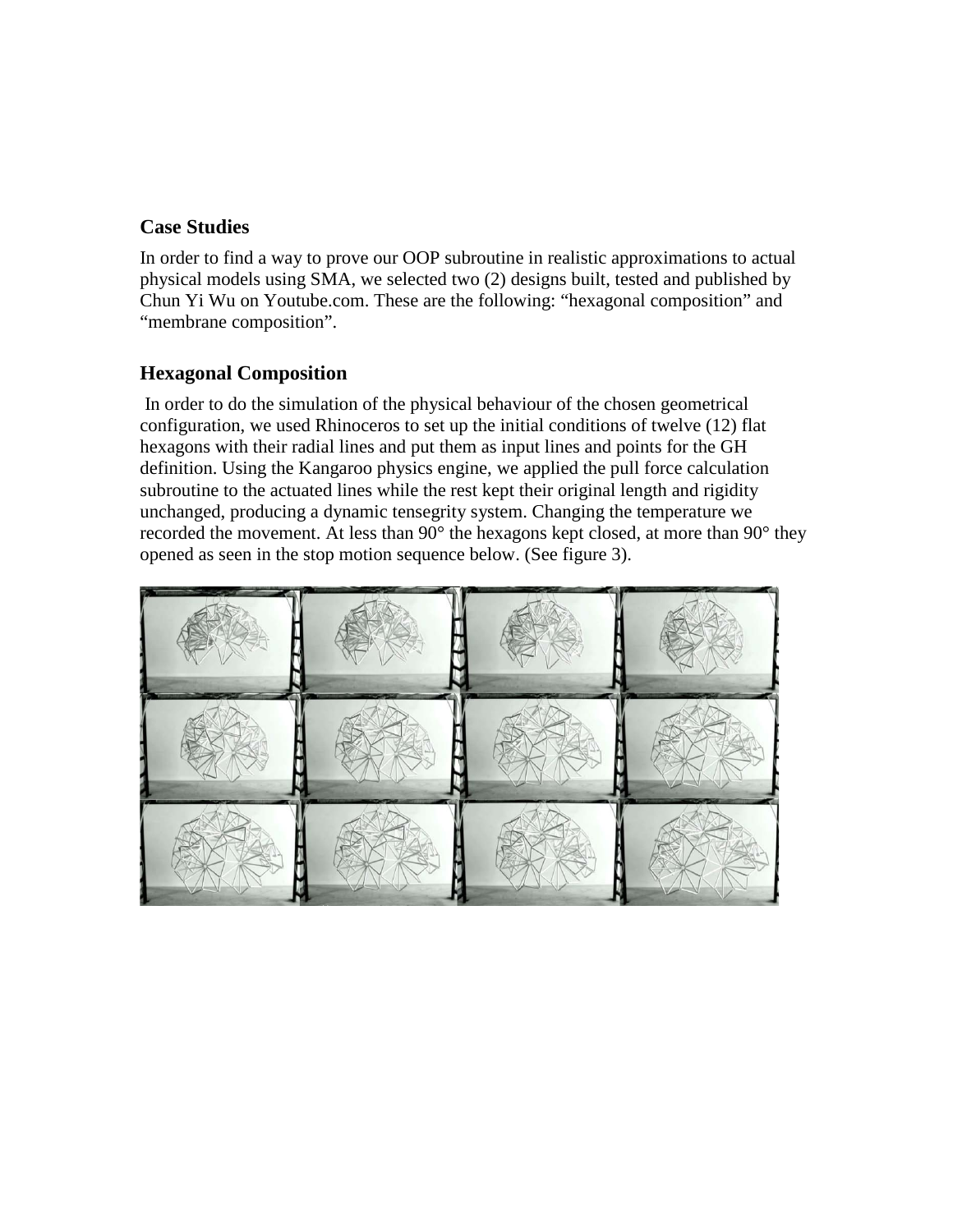

*Figure 3.Montás, Baquero, Giannopoulou. Hexagonal composition comparing physical model (above) and simulation actuation (below).*

# **2. Membrane Composition**

To simulate Wu's membrane composition, after trying a range of pull components in GH, we settled for a vector field matrix approach, an idea borrowed from material science used to describe how materials bend and deform under forces acting upon them. This idea tells us that a field is like a piece of cloth covering an area of space with a value assigned at each point in its surface area (in this case, the membrane). When that value takes the form of a vector, it becomes a vector field and, if we interlock them tracing a lattice all over its surface area (in this case a two -2- dimensional one), this field becomes controllable as a whole with a matrix-like vector definition: a combination of values produces a resultant form. We implemented the python pull force subroutine to apply the SMA exerted forces to produce membrane actuation distributed into X, Y, Z unit vectors.

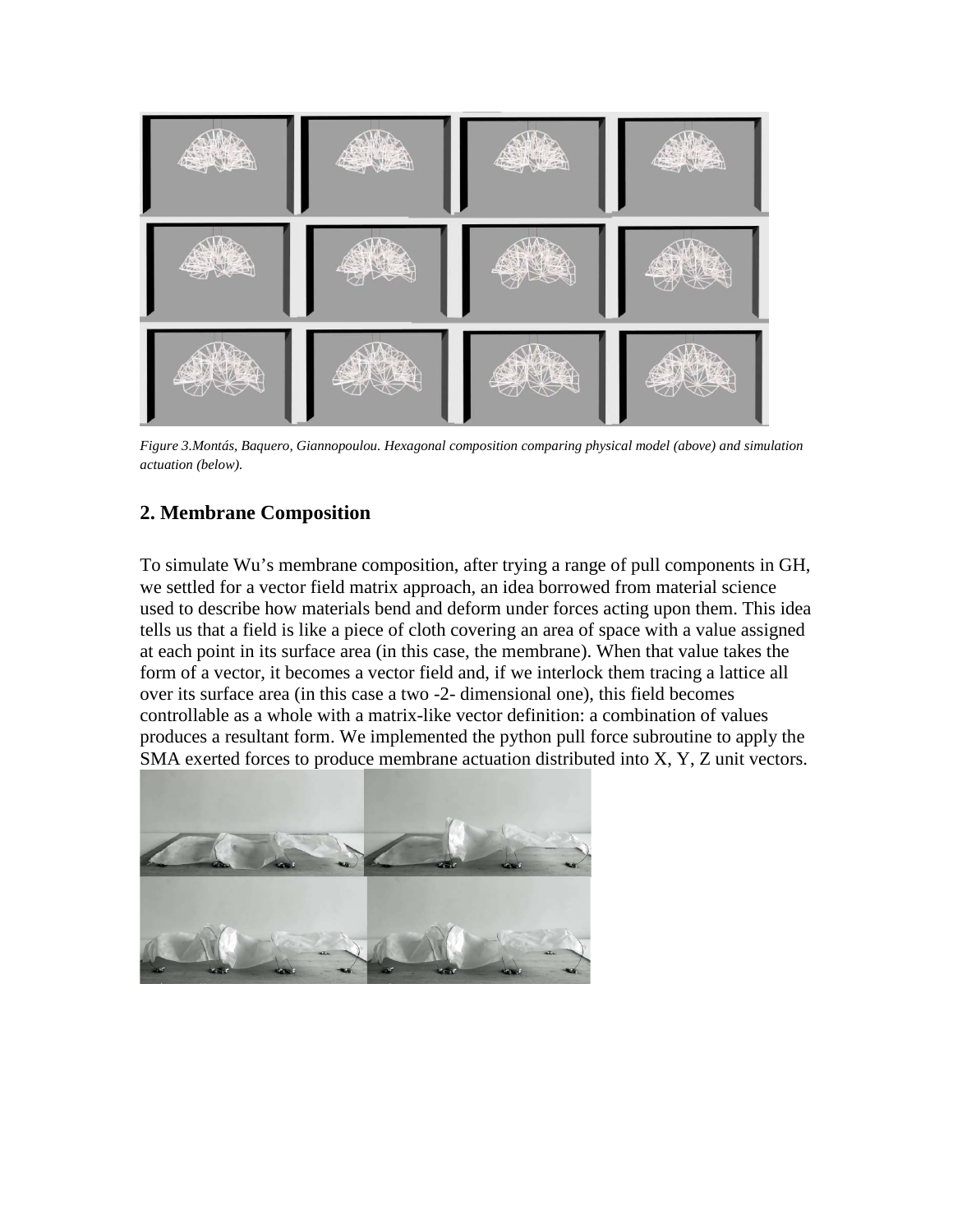

*Figure 4. Montás, Baquero, Giannopoulou. Membrane composition comparing physical model and simulation actuation.*

### **Conclusion**

The foreshown experiments make the case for possible, contingent and creative SMA material applications that can be used to ameliorate architectural spaces and even entertain the notion of scaling them up to the building scale by conceiving material matrices that combine SMA with other more structurally implementable materials. We have expanded SF in GH to produce a tool that architects can use in their design strategies to address KA and PM applications and projects. Next is a set of questions that aim to evaluate parametric modeling and its effectiveness (Davis, 2013) while also serving as a benchmark for qualitatively measuring code correctness (CC):

*Functionality:* Are all the modeling (and coding) tasks able to be performed by every programming method? Yes, they can be done by both declarative and imperative programming editors and languages, yet, the tasks are better handled by imperative if repetitive and exponential and by declarative if more intuitive and ad hoc.

*Correctness:* Do programs do what is expected? Mostly, Yes, with some delays. In the case of the membrane composition, some vectors showed an unexplained malfunction. Our a priori assumption is that the aforementioned lacks polishing. On the other hand, the OOP code worked as expected and results approximated the physical model.

*Ease of use:* Are the modeling interfaces easy to use? Not established as a sure fact, lacking group experiments to confirm, but it appears to be the case. Generally they are easy to engage, but it could be easy to get disorganized with many connections. It is good practice to keep notes to remember functionalities.

*Construction time:* How long did the respective models take to build? Not measured.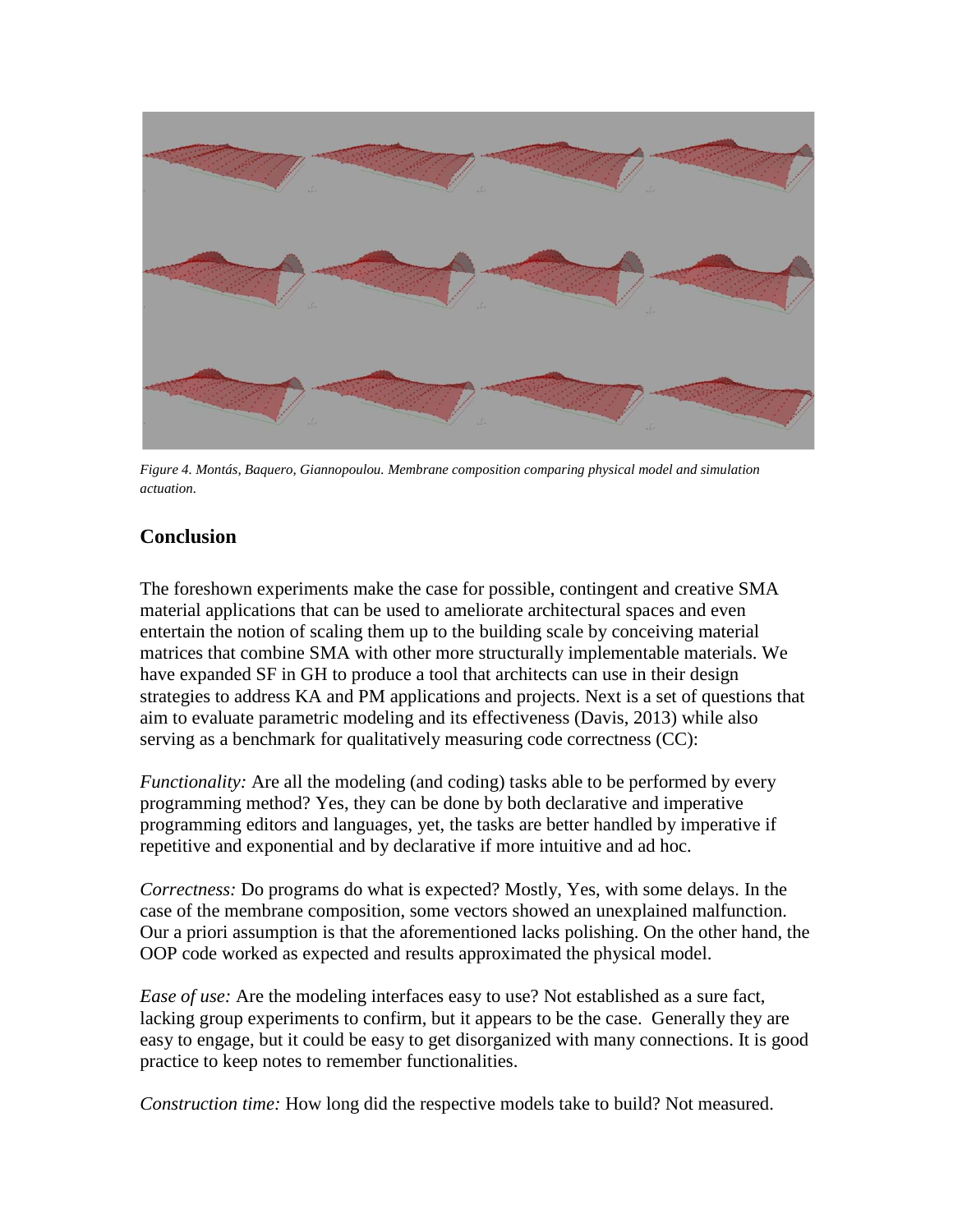*Lines of Code:* How verbose were the various programming methods? The hexagonal composition was able to be built using relatively few components and code lines, but in the membrane composition case, the definition was substantially more verbose due to the vector field approach selected.

*Latency:* How quickly did code changes become geometry? The interactivity exhibited is considered sufficient for these models specifically. More complex models should see their interactivity decrease proportionally.

These conclusions clearly indicate that GH and Kangaroo, when combined with Python scripting language, which embeds imperative within declarative programming, make up a reliable method to design PM based kinetic systems and applications which therefore represents a step forward in this direction. While group experiments can enlarge our understanding of how to model these complex kinetic systems, they remain a future endeavor in the path of revealing if parametric modeling is able to be broadly disseminated to address PM in the wider discipline of architecture without resorting to engineering specialists, at least in the design stages of a project.

### **What Lies Ahead**

We need to define a parametric model method that effectively reconciles molecular and building scales, hereby achieving multi-scalar material modeling. We are confident that the combination of data-flow and OOP (declarative and imperative) can bring about parametric models that can do this. Every paper we have known about examines either microscopic or macroscopic behavior models. For example, Otsuka and Wayman (1998) explain SMA's microscopic structure mathematically, yet macroscopic behavior is left to explanations with mechanical equations and matrices but no reconciliation with its subatomic theory. We are looking for ways to try to reconcile both molecular (10 -6) and building-size scales (10 2) yet we are aware that this is a current and difficult conundrum in physics and hope to contribute to or learn from the situation in that discipline and advance our work on programmable matter and material design altogether.

#### **References:**

Beck, Kent, Mike Beedle, Arie van Bennekum, Alistair Cockburn, Ward Cunningham, Martin Fowler, James Grenning, Jim Highsmith, Andrew Hunt, Ron Jeffries, Jon Kern, Brian Marick, Robert C. Martin, Steve Mellor, Ken Schwaber, Jeff Sutherland, Dave Thomas, "Manifesto for Agile Software Development", pp. 1-10, February, 2001, [\(https://www.google.fr/search?q=Manifesto+for+Agile+Software+Development&oq=Ma](https://www.google.fr/search?q=Manifesto+for+Agile+Software+Development&oq=Manifesto+for+Agile+Software+Development&aqs=chrome..69i57.418j0j4&sourceid=chrome&ie=UTF-8) [nifesto+for+Agile+Software+Development&aqs=chrome..69i57.418j0j4&sourceid=chro](https://www.google.fr/search?q=Manifesto+for+Agile+Software+Development&oq=Manifesto+for+Agile+Software+Development&aqs=chrome..69i57.418j0j4&sourceid=chrome&ie=UTF-8) [me&ie=UTF-8\)](https://www.google.fr/search?q=Manifesto+for+Agile+Software+Development&oq=Manifesto+for+Agile+Software+Development&aqs=chrome..69i57.418j0j4&sourceid=chrome&ie=UTF-8) retrieved: 31/03/2017.